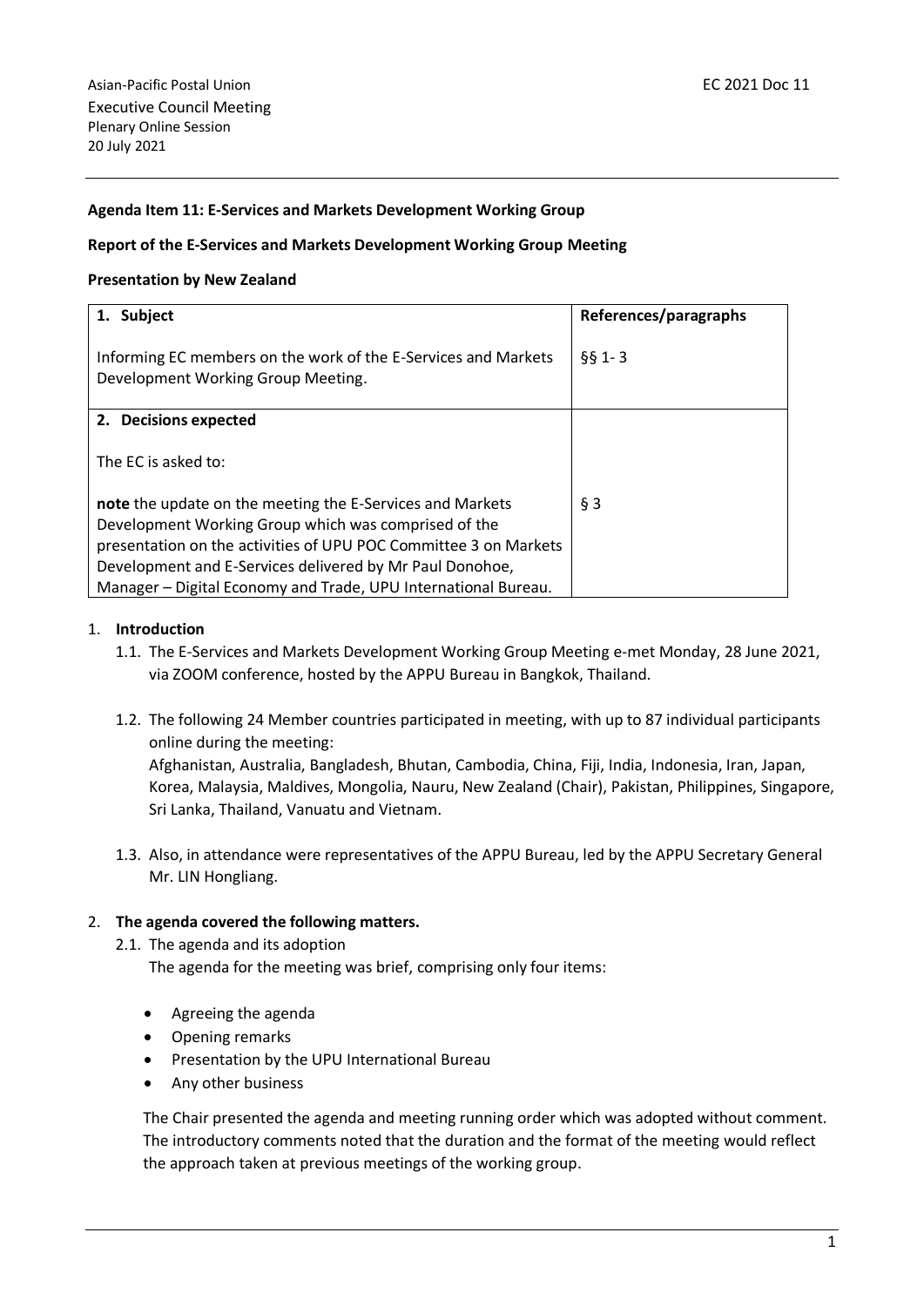## 3. **Presentations**

3.1. UPU Digital Economy and Trade Programme – a presentation by the UPU

Mr Paul Donohoe, Manager - Digital Economy and Trade program of the UPU International Bureau, briefed members on the key programs of the UPU activities from POC C3, including:

- A recap of UPU decisions from April 2021,
- Elaboration on UPU E-commerce Suite (ORE, DRE and PRE), new UPU DRE technical assistance regional project, Cybersecruity and .POST, and some of the future projects with Blockchain and other Innovation partnerships.

## 3.2. Significant items of note

During his presentation, Mr Donohoe highlighted a series of Initiatives/Projects/Issues under the auspices of POC C 3, including:

- The possible technical solution to digitalise the system for conveying UPU communications and notifications. This will be formally proposed as a work item in the UPU business plan for 2022 – 2025.
- Discussion of examples of the activities and efforts of international postal services / designated operators contributing to matters such as:
	- stopping the spread of the Corona virus,
	- meet societal needs in response to COVID-19, and
	- supporting innovative business recovery initiatives
- An introduction to the DMapp.post project, it's key features, work flow and plan for future work, which aims at creating a digital cross-border platform to support data driven direct marketing through the provision of audiences, print production capability and postal induction and delivery.
- Discussion on the issues relating to the World Association for the Development of Philately (WADP) which is chaired by Russia, including items such as:
	- UPU online philatelic course, and
	- the launch of the new international reply coupon, highlighting the detailed work on the multiple security features included in the new coupon to protect its value and integrity.
- A status update on the Postal E-commerce Readiness programme, and the related UPU Ecommerce capacity building and technical assistance projects, viz.,
	- ORE Operational Readiness for E-Commerce,
	- DRE Digital Readiness for E-Commerce, and
	- PRE Payments Readiness for E-Commerce
- A brief update on the UPU eCom API has launched by PTC. The API connects to other UPU PTC applications including IPS, IFS, CDS and enables E-commerce customers / marketplaces to link